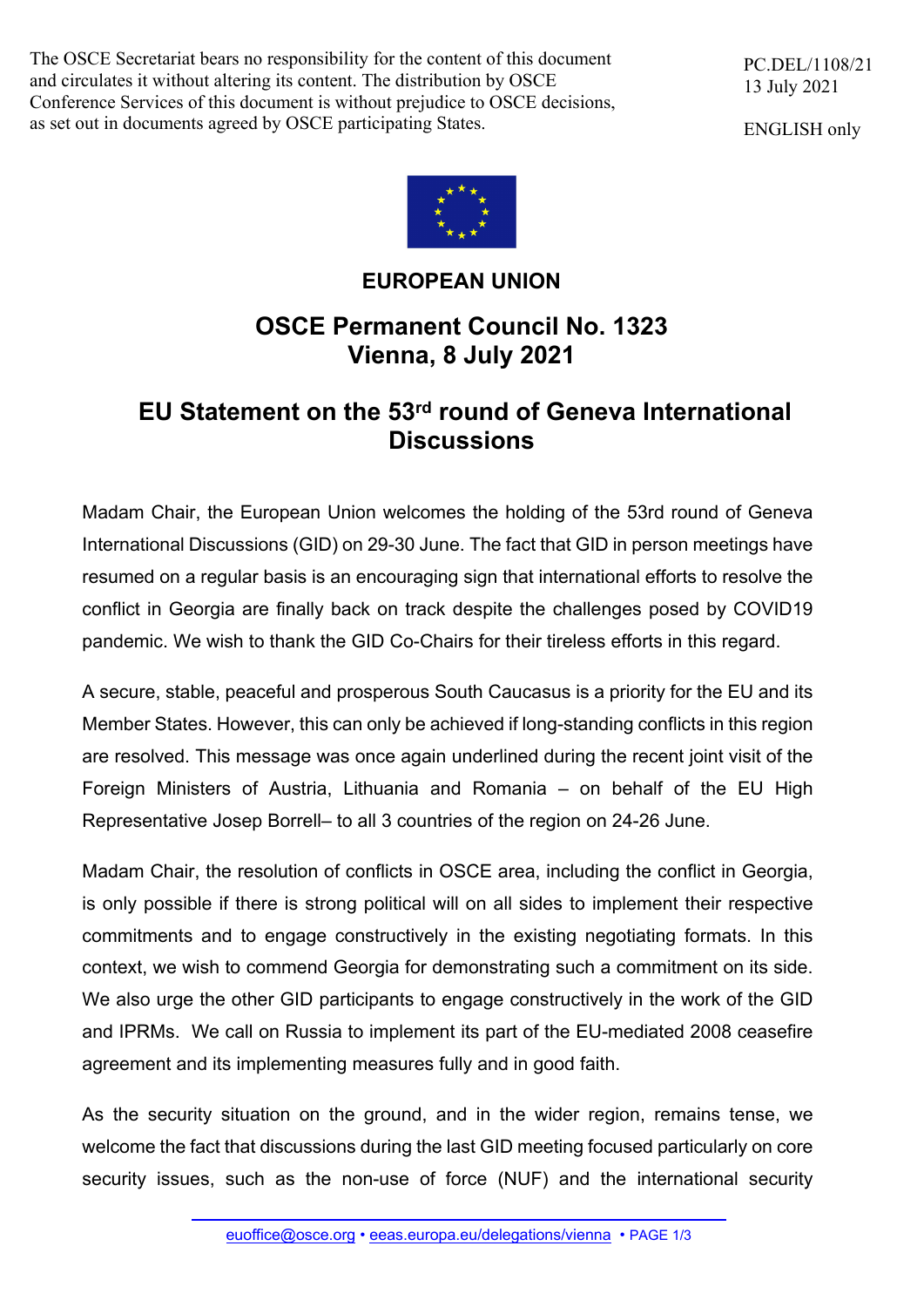arrangements. We encourage further efforts in this direction and continue to believe that a clear NUF statement by Russia is essential.

Regrettably, the Russian military presence in Georgia continues together with increased military exercises and infrastructure reinforcements as well as illegal acts aimed at integrating the Georgian regions of Abkhazia and South Ossetia into Russia's regulatory and security space. This also includes the most recent de facto annexation by Russia of the Georgian village of Aibgha. All these steps run contrary to the principles of international law and commitments undertaken by Russia, including in the EU-mediated 2008 ceasefire agreement and its implementing measures, and must be reversed.

The ongoing violations of the freedom of movement, including through the actively pursued so-called "borderization" process, continue to severely impact the security, safety and well-being of the local population. In addition, socio-economic hardships, stemming from the COVID19 pandemic and the closure of Administrative Boundary Lines (ABL) for over a year, are contributing to the deterioration of the humanitarian situation in the conflict-affected areas. In this regard, we note positively the efforts of the Georgian government to develop an inclusive approach, including the continued implementation of the Georgian strategy "A Step To A Better Future" and engagement with people in occupied territories. It is vital that civilians are ensured unhindered passage across both ABLs in particular to better address current public health concerns. We therefore welcome the fact that the crossing of people across the Inguri River is as of 5 July restored to its pre-pandemic capacity. This is a positive development allowing for a greater freedom of movement for the conflict-affected population.

We also welcome the result-oriented discussions by GID participants on how to improve human security in and around the conflict-affected areas. Sincere dialogue is needed in order to build trust and confidence and to significantly contribute to a future durable and sustainable solution of the conflict.

Another source of our concern is the detentions of Georgian citizens near the ABLs. In few days, it will be one year since the illegal detention of Mr Gakheladze. We reiterate our call to release Mr Gakheladze, without further delay and all other illegally detained Georgian citizens, and to conduct thorough investigations into the fatalities of the Georgian citizens Mr Tatunashvili, Mr Otkhozoria, Mr Kvaratskhelia, Mr Basharauli and others who died, while in arbitrary detention in Georgia's regions of Abkhazia and South Ossetia, and to bring those responsible to justice.